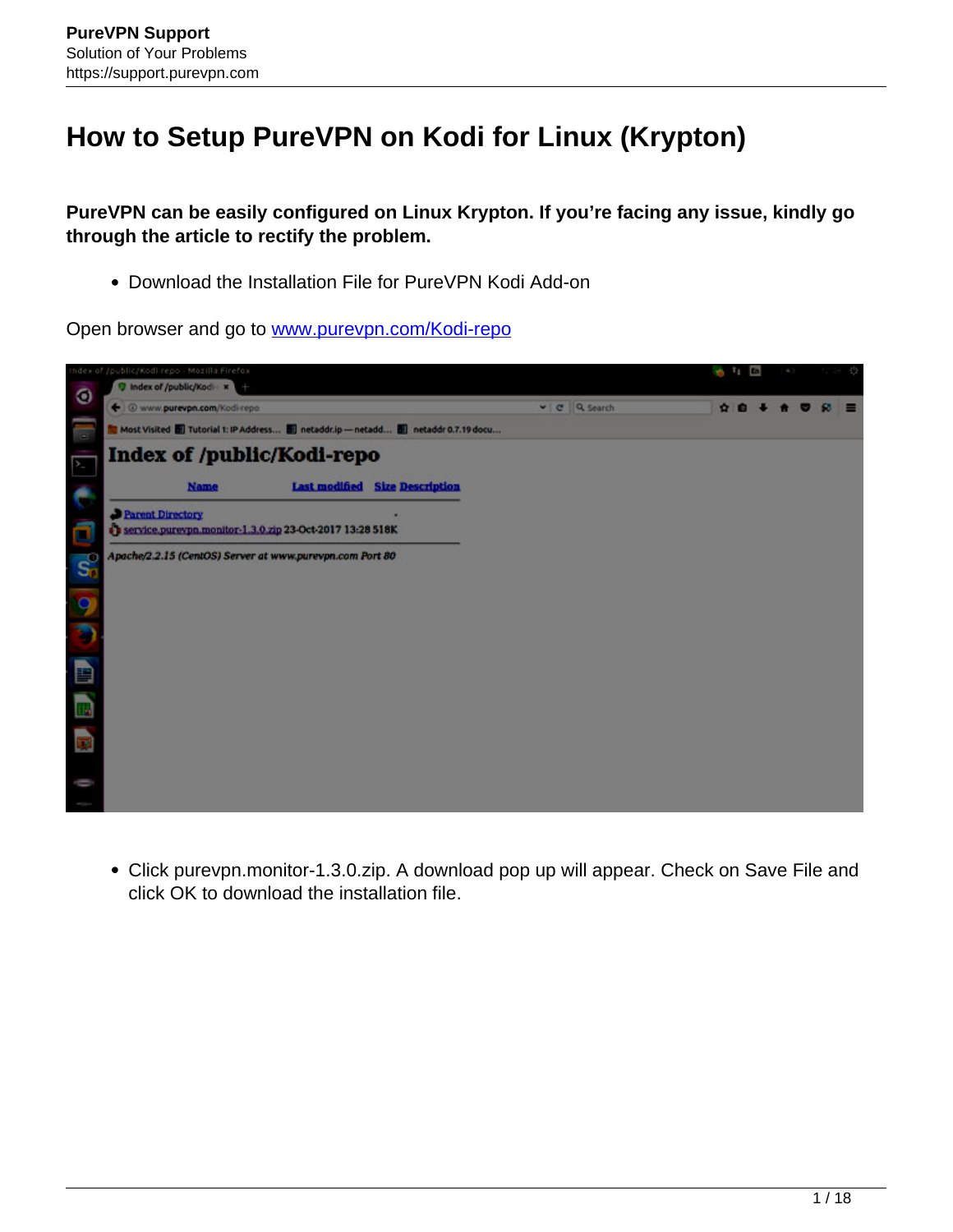## **PureVPN Support** Solution of Your Problems

https://support.purevpn.com



Locate the downloaded installation file.

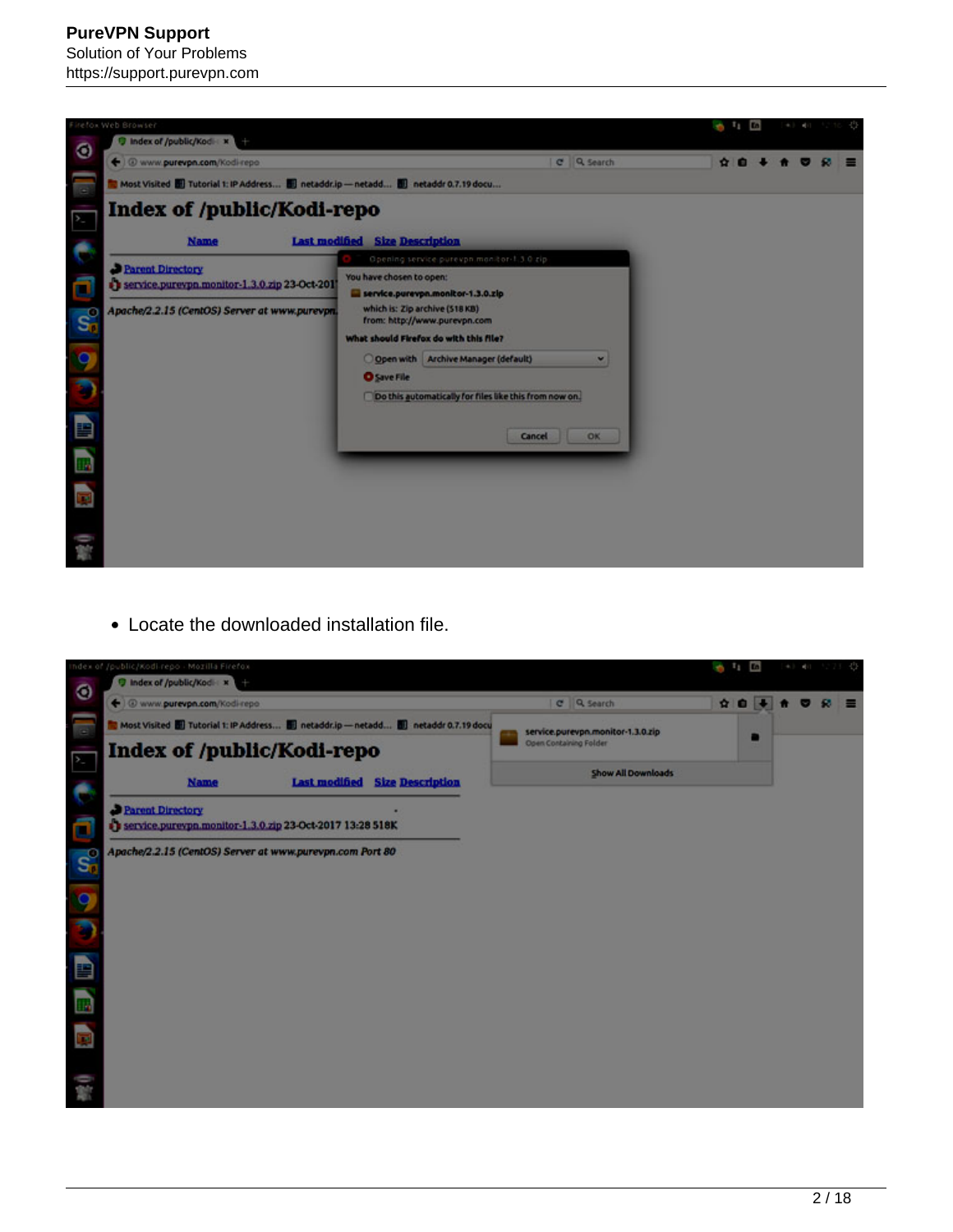| Downloads                                       |                                                                                                                                                                             |                                                                          |                       |               |                     |                                                         | $01$ 1                                | $\Phi(1) = \Phi(1) = 2 \cdot 2 \cdot 2$                                |  |
|-------------------------------------------------|-----------------------------------------------------------------------------------------------------------------------------------------------------------------------------|--------------------------------------------------------------------------|-----------------------|---------------|---------------------|---------------------------------------------------------|---------------------------------------|------------------------------------------------------------------------|--|
| $\circledcirc$                                  | Greene Downloads                                                                                                                                                            |                                                                          |                       |               |                     |                                                         |                                       | $\label{eq:Q} \mathbb{Q}^{\mathcal{C}}_i = \mathbb{Q}^{\mathcal{C}}_i$ |  |
| т<br>$\mathcal{V}_-$<br>e<br>O<br>$S_0^{\circ}$ | <b>O</b> Recent<br><b>Q</b> Home<br><b>Desktop</b><br><b>D</b> Documents<br>$\psi$ . Downloads<br><b>Ja</b> Music<br><b>Q</b> Pictures<br><b>E</b> Videos<br><b>B</b> Trash | Packages<br>tomato-K26USB-<br>1.28.RT-NSx-<br>MIPSR2-140-VPN-<br>64K.zip | <b>Learning Stuff</b> | <b>Extras</b> | <b>Crypto Stuff</b> | <b>Pictures</b>                                         | service.purevpn.<br>monitor-1.3.0.zip |                                                                        |  |
|                                                 | <b>O</b> Network<br><b>B</b> Computer                                                                                                                                       |                                                                          |                       |               |                     |                                                         |                                       |                                                                        |  |
| 98<br>B                                         | Q Connect to Server                                                                                                                                                         |                                                                          |                       |               |                     |                                                         |                                       |                                                                        |  |
| E,                                              |                                                                                                                                                                             |                                                                          |                       |               |                     |                                                         |                                       |                                                                        |  |
| $\overline{\mathbf{E}}$                         |                                                                                                                                                                             |                                                                          |                       |               |                     |                                                         |                                       |                                                                        |  |
| 0 海                                             |                                                                                                                                                                             |                                                                          |                       |               |                     | "service.purevpn.monitor-1.3.0.zip" selected (530.5 kB) |                                       |                                                                        |  |

• Install OpenVPN, KODI and other dependencies (Ignore if already Installed)

Open Terminal and type these commands:

sudo apt-get update (to update)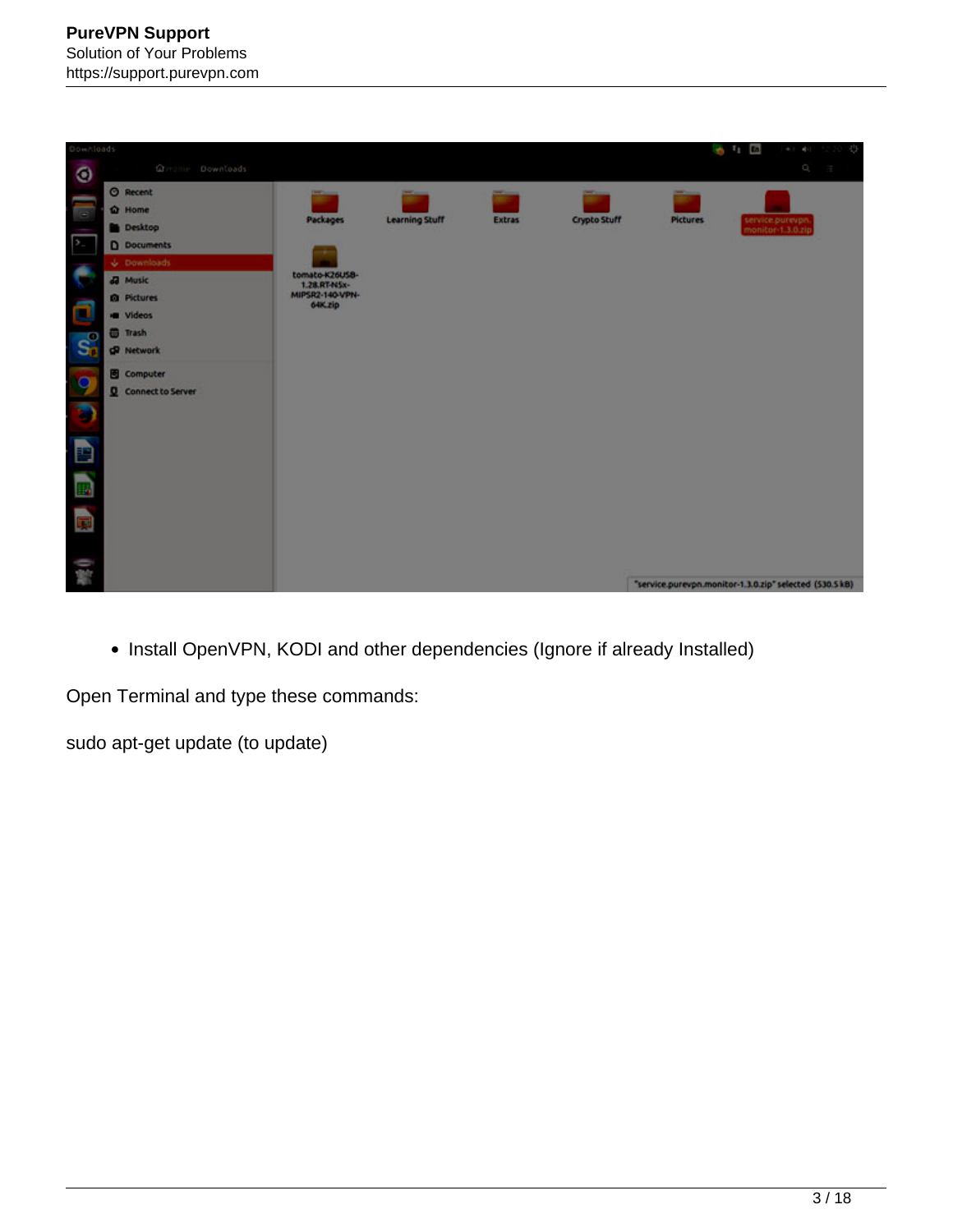

• sudo apt-get install openvpn (to install openvpn)

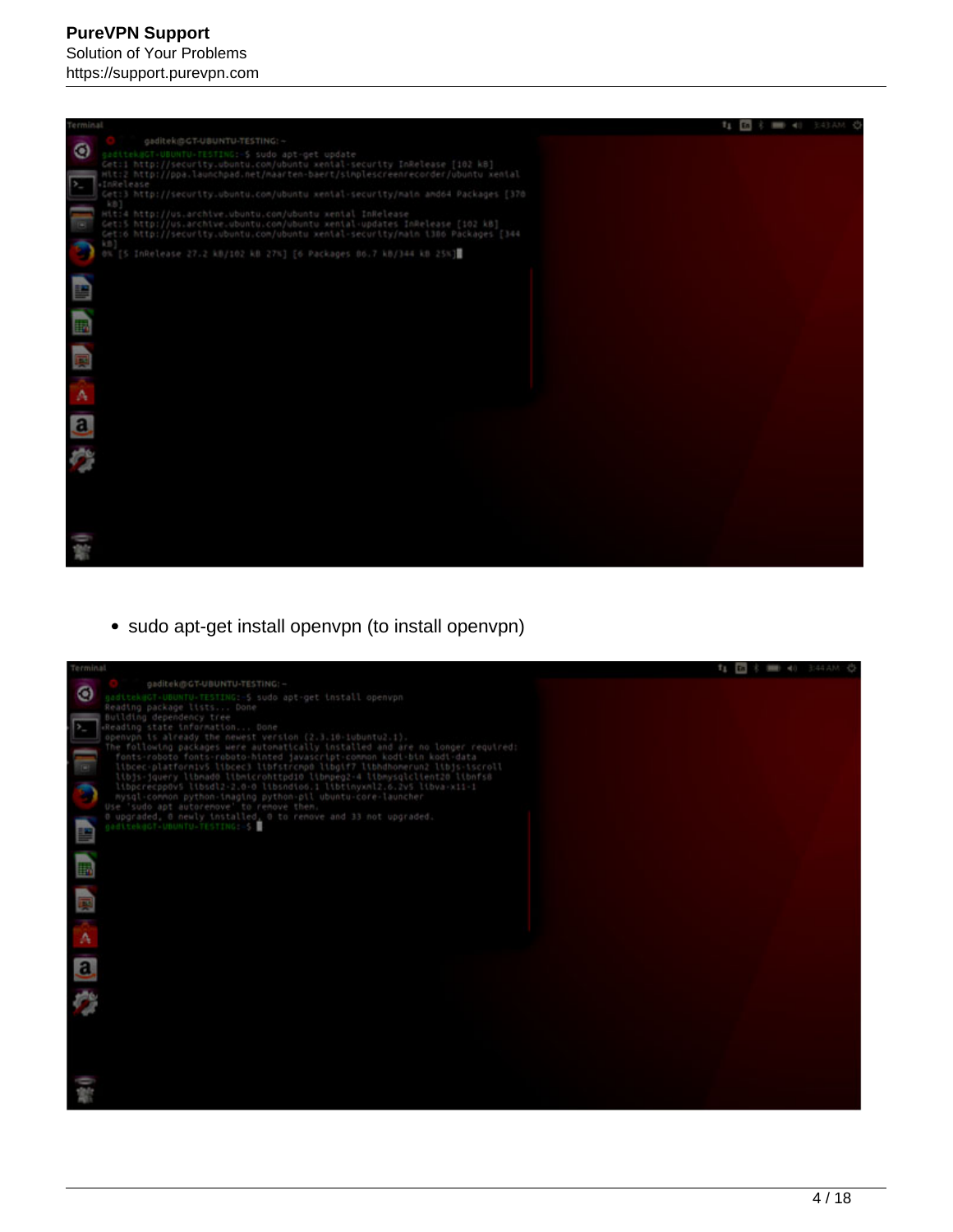sudo apt-get install kodi (to install kodi)



Launch KODI and install PureVPN Addon for KODI

Open Terminal and type sudo kodi to launch KODI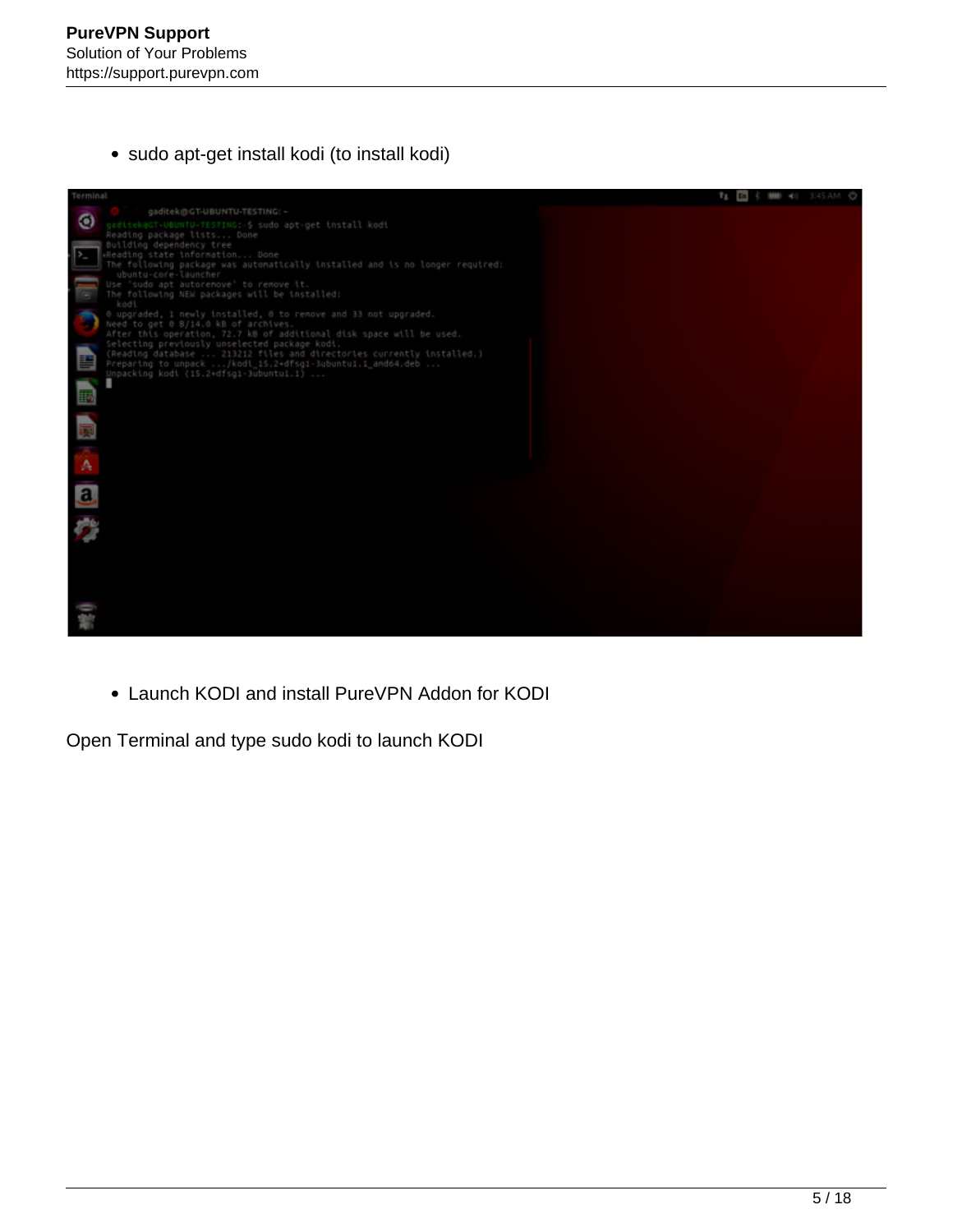https://support.purevpn.com



Navigate to Home Page and click Add-ons.

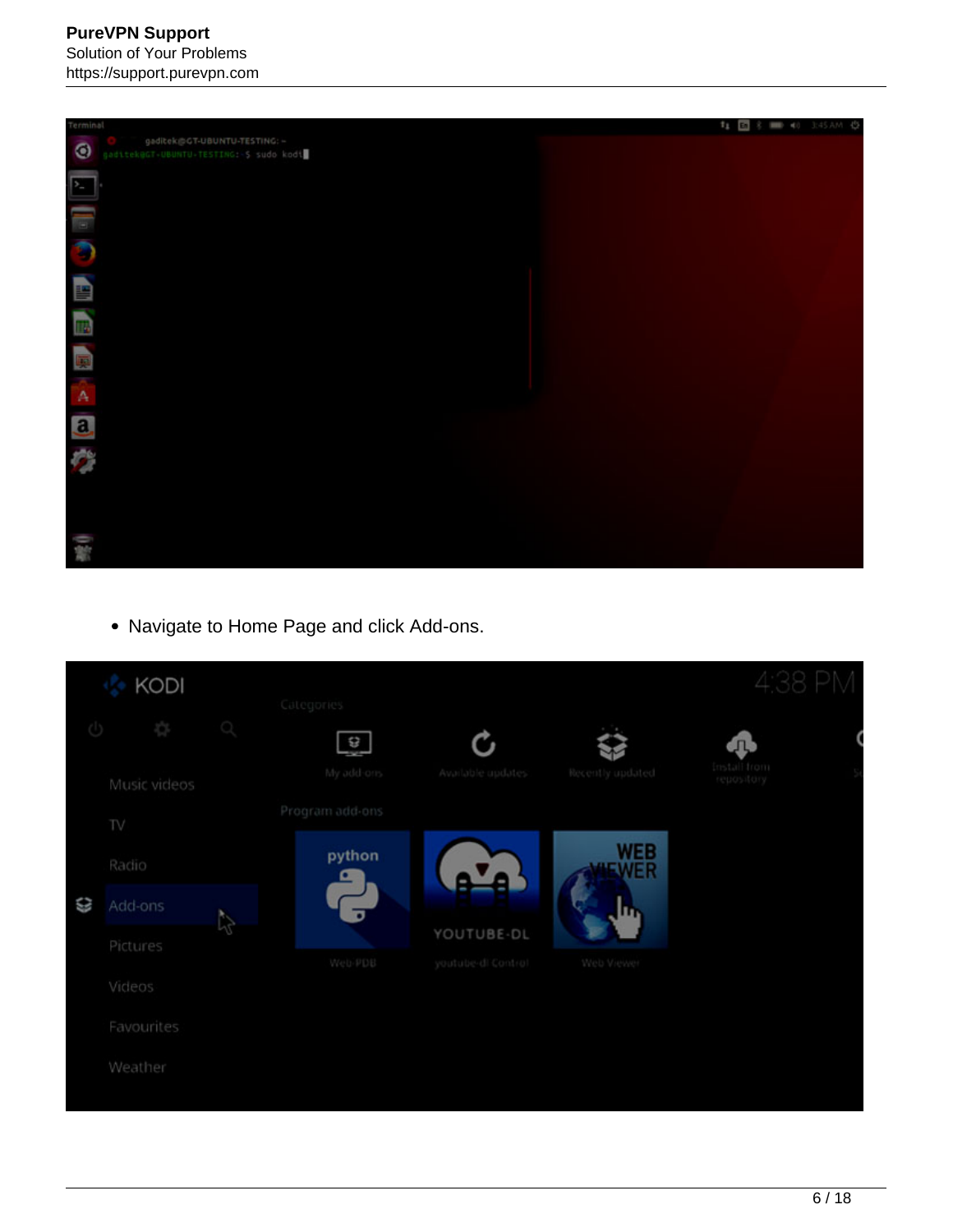Click Files icon.

| Add-ons            | 4:39 PM                                                                                                                       |
|--------------------|-------------------------------------------------------------------------------------------------------------------------------|
| €<br>❖<br>ō        |                                                                                                                               |
| H<br>Video add-ons |                                                                                                                               |
| Music add-ons      |                                                                                                                               |
| Program add-ons    | You do not have any add-ons of this type installed. Enter the add-on browser to download<br>add-ons created by our community. |
| Picture add-ons    | Enter add-on browser                                                                                                          |
| My add-ons         |                                                                                                                               |
| Download           |                                                                                                                               |
|                    |                                                                                                                               |
|                    |                                                                                                                               |

Click Install from zip file.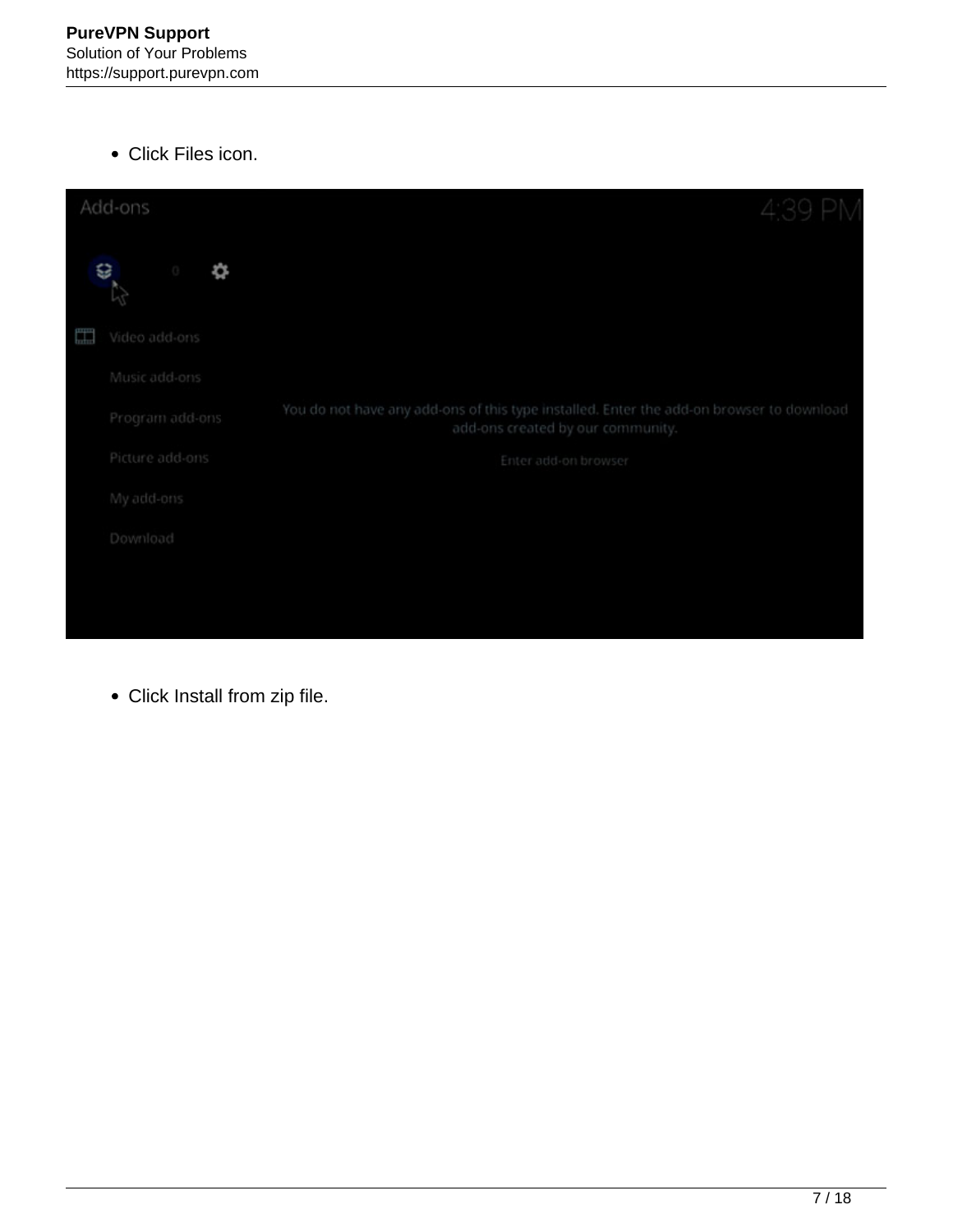

Navigate to folder where installation purevpn.monitor-1.3.0.zip file is downloaded.

| Install from zip file        | 癌      |
|------------------------------|--------|
| ū                            |        |
| G<br>Home folder             | Cancel |
| Ru Kodi-repo                 |        |
| Ha Network File System (NFS) |        |
| Ø<br>Root filesystem         |        |
| & UPnP devices               |        |
| 원 Windows network (SMB)      |        |
| to Zeroconf browser          |        |
|                              |        |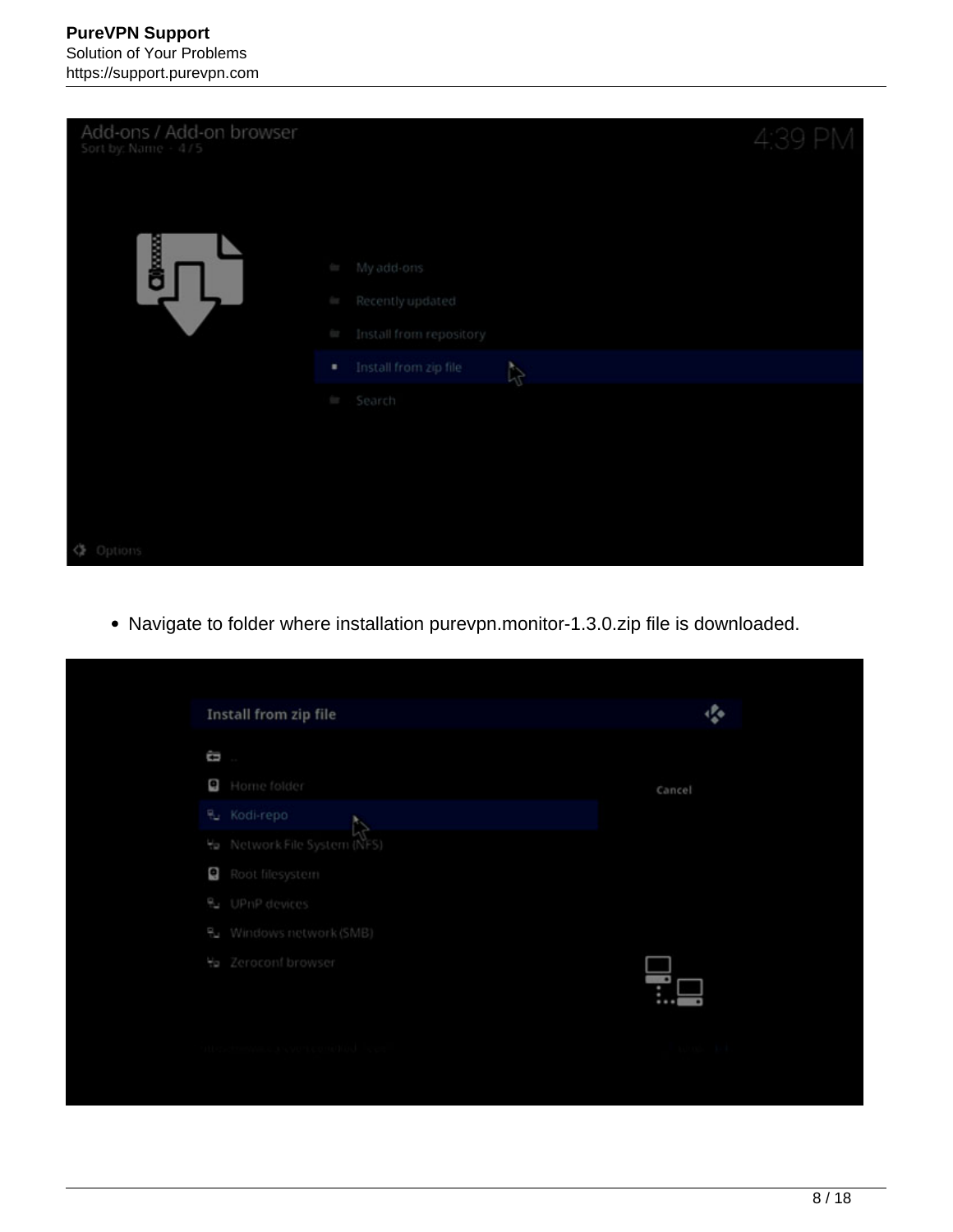Just click once on the downloaded file that is purevpn.monitor-1.3.0.zip and your add-on will be installed.

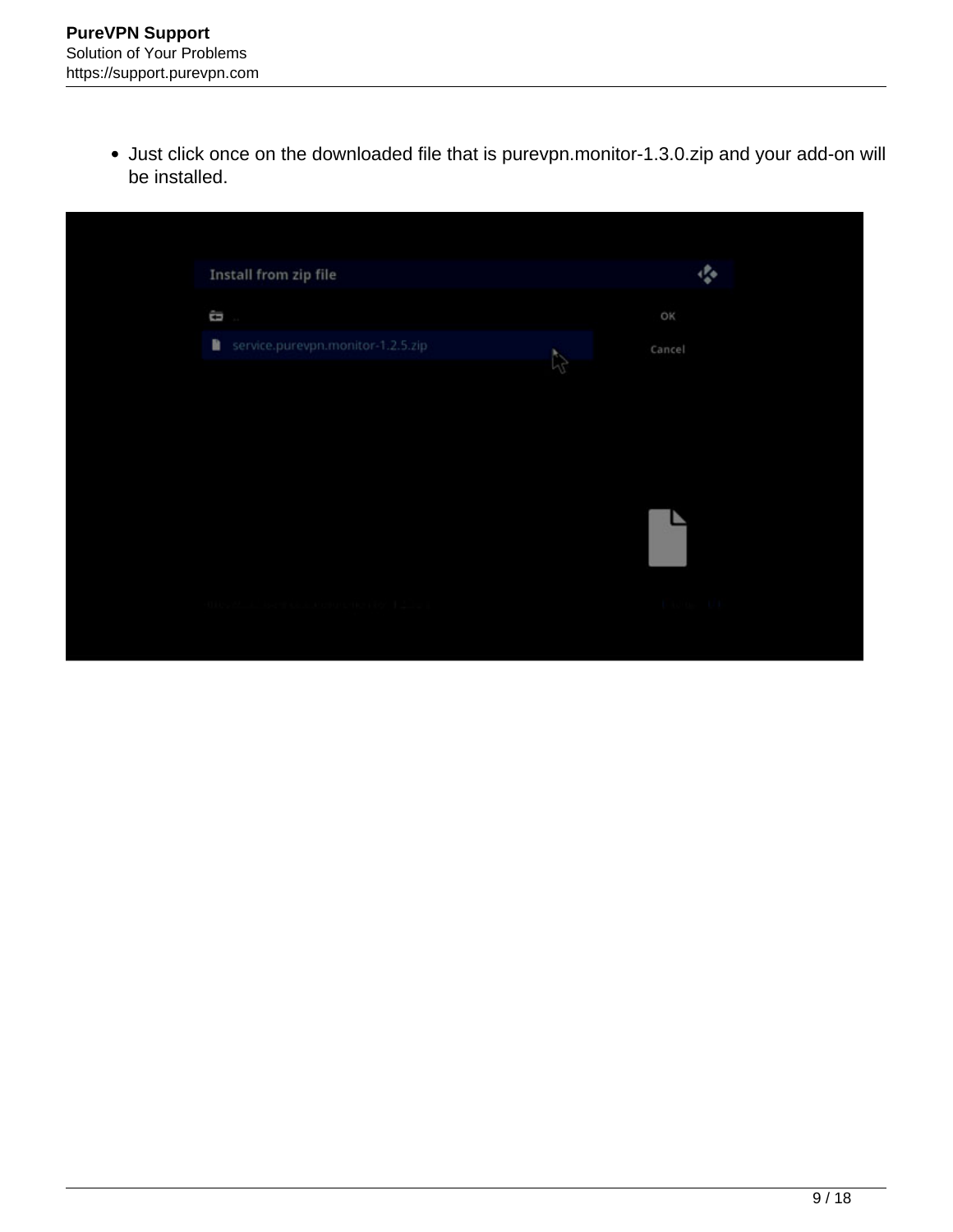

Configuring and Setting up Installed PureVPN Add-on.

Navigate to Add-ons tab on home page.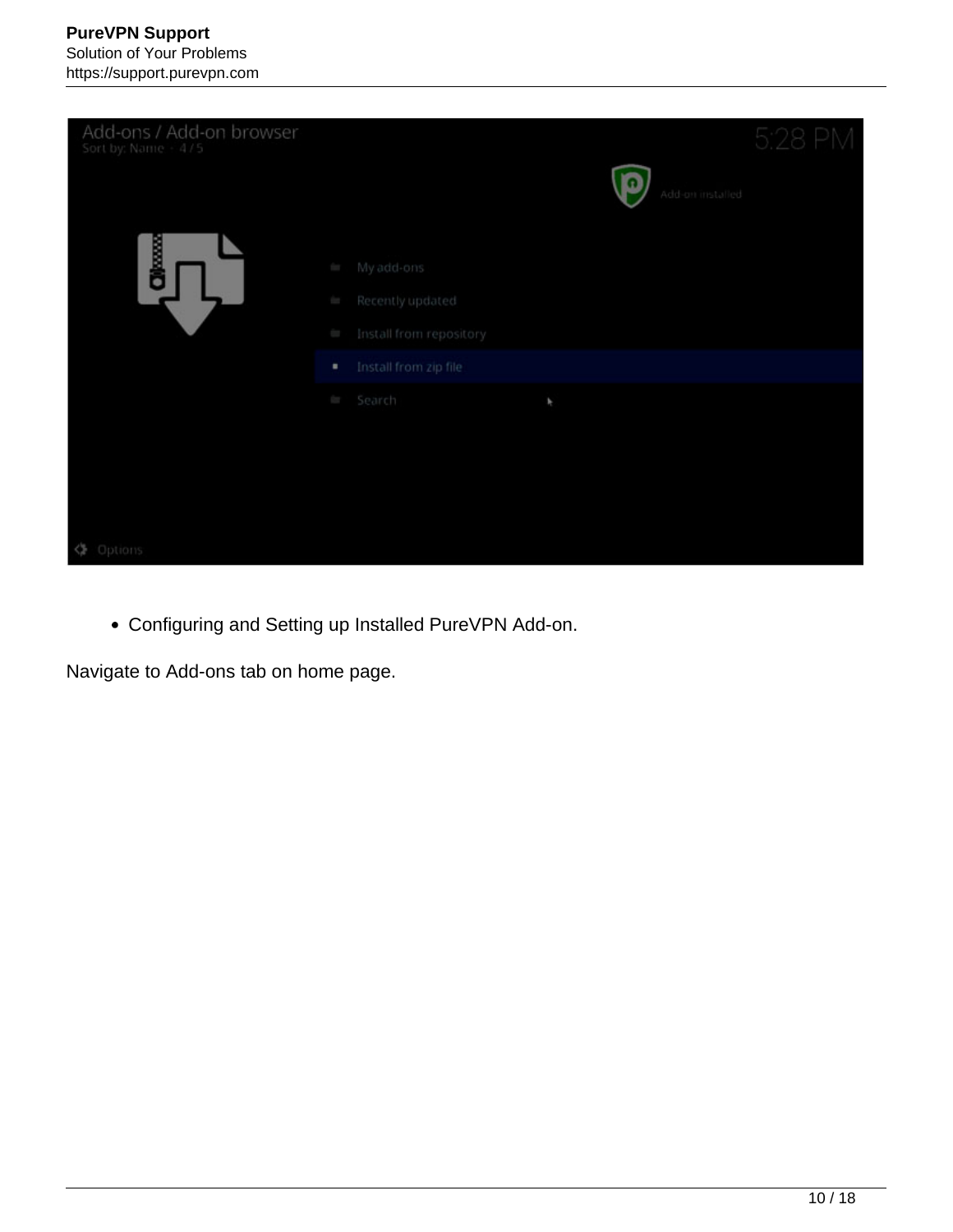## **PureVPN Support** Solution of Your Problems https://support.purevpn.com



• Now, click PureVPN Monitor OpenVPN.

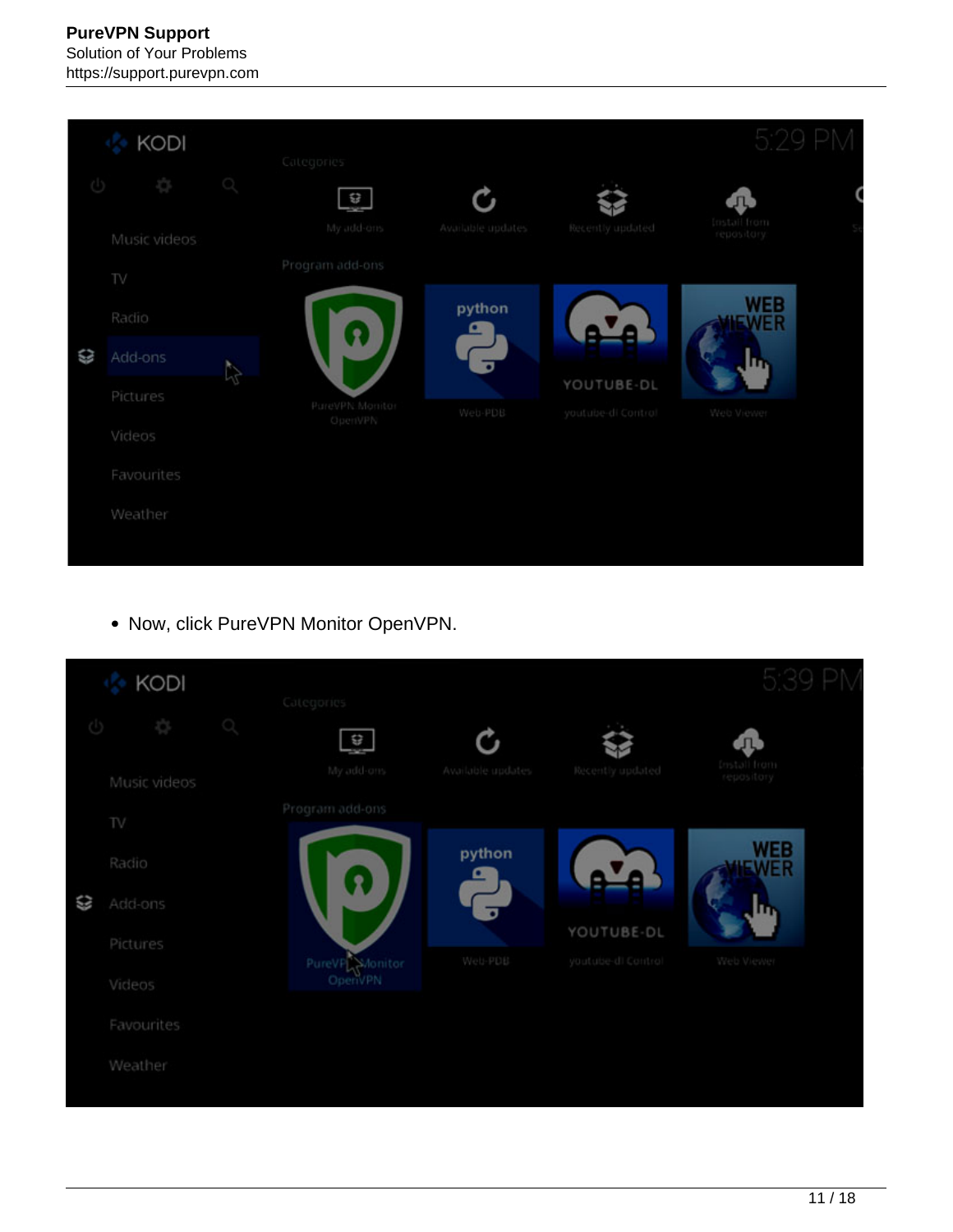Click Add-on Settings.

| Programs / PureVPN Monitor OpenVPN<br>Sort by: Date + 4/4 |                                            | 5:39 PM |
|-----------------------------------------------------------|--------------------------------------------|---------|
| ್ಲ                                                        |                                            |         |
| Ž                                                         | <b>COLLECTION</b>                          |         |
|                                                           | Display VPN status<br><b>SEC</b>           |         |
|                                                           | Change or disconnect VPN connection<br>for |         |
|                                                           | Play Split tunneling<br>P.                 |         |
|                                                           | Add-on Settings<br>٠                       |         |
|                                                           | R                                          |         |
|                                                           |                                            |         |
|                                                           |                                            |         |
|                                                           |                                            |         |
| <> Options                                                |                                            |         |

• In the VPN Configuration tab Enter your PureVPN credentials. Here is how you can find your VPN credentials.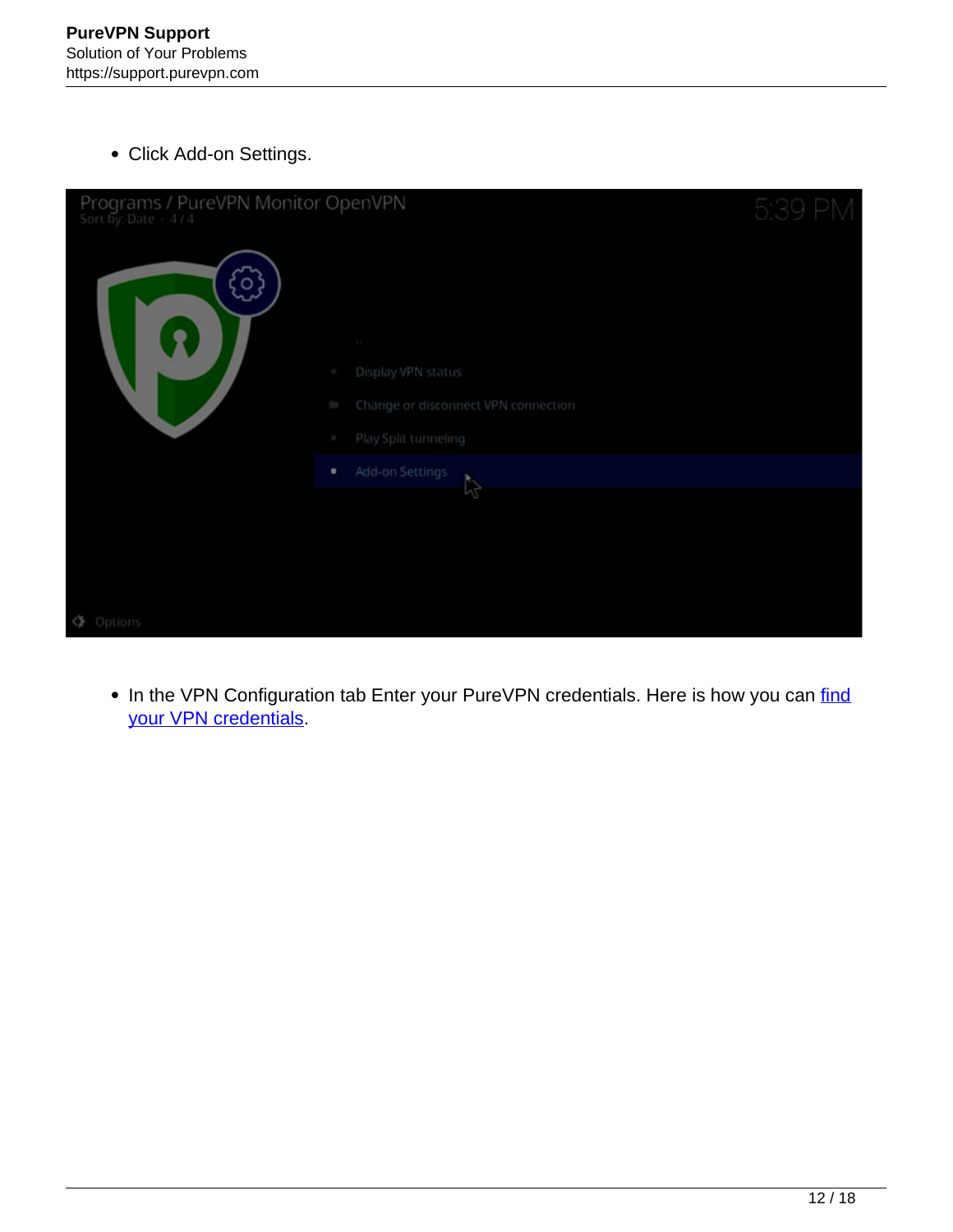|              |                     |           |        | Username      |    |                             |              |                |                |
|--------------|---------------------|-----------|--------|---------------|----|-----------------------------|--------------|----------------|----------------|
|              |                     |           |        | purevpnabc123 |    |                             |              |                |                |
|              |                     |           |        |               |    |                             |              |                |                |
|              |                     |           |        |               |    |                             |              |                |                |
|              |                     |           |        |               |    |                             |              |                |                |
|              | 1 2 3 4 5 6 7 8 9 0 |           |        |               |    |                             |              |                | OK             |
| $\mathbf{C}$ | w                   |           | er tyu |               |    | $\overline{1}$ 0            |              | P              | Cancel         |
|              | a s d               |           | f g h  |               | jk |                             | $\mathbf{1}$ |                | English QWERTY |
|              | Z X C               |           | v b n  |               | m  | $\sim$ $\sim$ $\sim$ $\sim$ |              | $\circledcirc$ | IP address     |
| $# + =$      | t.                  | $\bullet$ |        |               |    | ◀                           |              | Ø              |                |

|  |                           |           |              |     | Password |                    |                      |                 |                     |                    |                |
|--|---------------------------|-----------|--------------|-----|----------|--------------------|----------------------|-----------------|---------------------|--------------------|----------------|
|  |                           |           |              |     | ******** |                    |                      |                 |                     |                    |                |
|  |                           |           |              |     |          |                    |                      |                 |                     |                    |                |
|  |                           |           |              |     |          |                    |                      | ×               |                     |                    |                |
|  |                           |           |              |     |          |                    |                      |                 |                     |                    |                |
|  |                           |           |              |     |          |                    | 1 2 3 4 5 6 7 8 9 0  |                 |                     |                    | OK             |
|  | ${\bf Q}$                 | W         |              |     | er ty    |                    | $\qquad \qquad \cup$ | <b>TABLE</b>    | $\circlearrowright$ | p                  | Cancel         |
|  |                           | a s d     |              |     | fgh      |                    | j k                  |                 |                     | $\frac{1}{\alpha}$ | English QWERTY |
|  | $\ensuremath{\mathbb{Z}}$ | $\times$  | $\mathbb{C}$ | v b |          | $\boldsymbol{\Pi}$ | m                    | $\blacklozenge$ | $\sqrt{2}$          | $\circledcirc$     | IP address     |
|  | $\theta + \equiv$         | <b>To</b> | 合            |     |          |                    |                      | ◀               |                     | X)                 |                |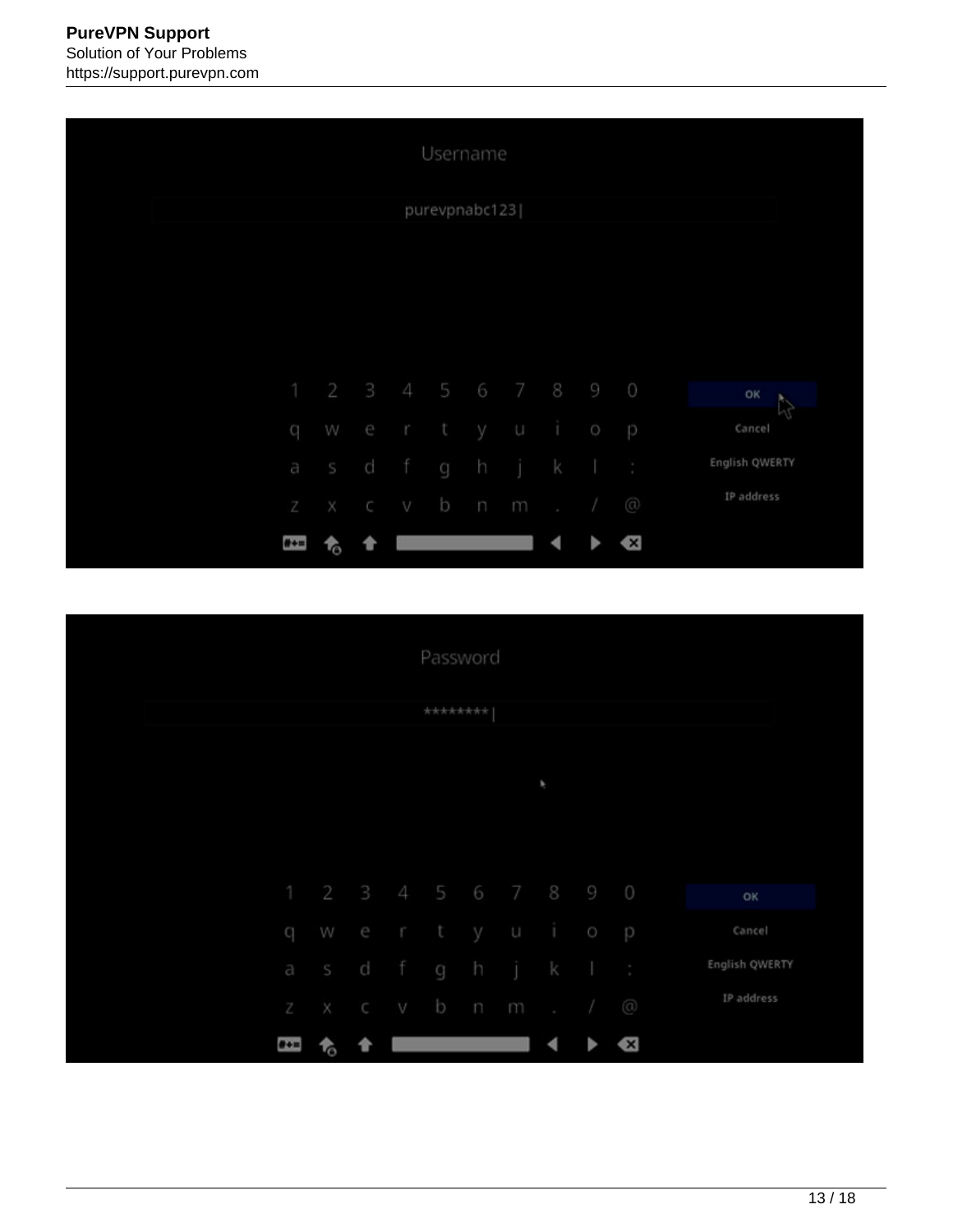You can also choose between protocols to display (UDP, TCP or both) from the Protocol tab on VPN Configuration

After doing all the settings click OK.

Explore the Add-on

Click Change or disconnect VPN Connection.

| Programs / PureVPN Monitor OpenVPN |                                                  | 5:48 PN |
|------------------------------------|--------------------------------------------------|---------|
|                                    | <b>COLOR</b>                                     |         |
|                                    | Display VPN status<br>$\mathbb{R}^2$             |         |
|                                    | Change or disconnect VPN connection<br>世         |         |
|                                    | <b>A</b><br>Play Split tunneling<br>$\mathbb{R}$ |         |
|                                    | Add-on Settings<br>$\sim$                        |         |
|                                    |                                                  |         |
|                                    |                                                  |         |
|                                    |                                                  |         |
| 18 Antinue                         |                                                  |         |

- Now you can choose from the list of available countries and protocols.
- Just click once desired location and protocol and wait for the connection to establish.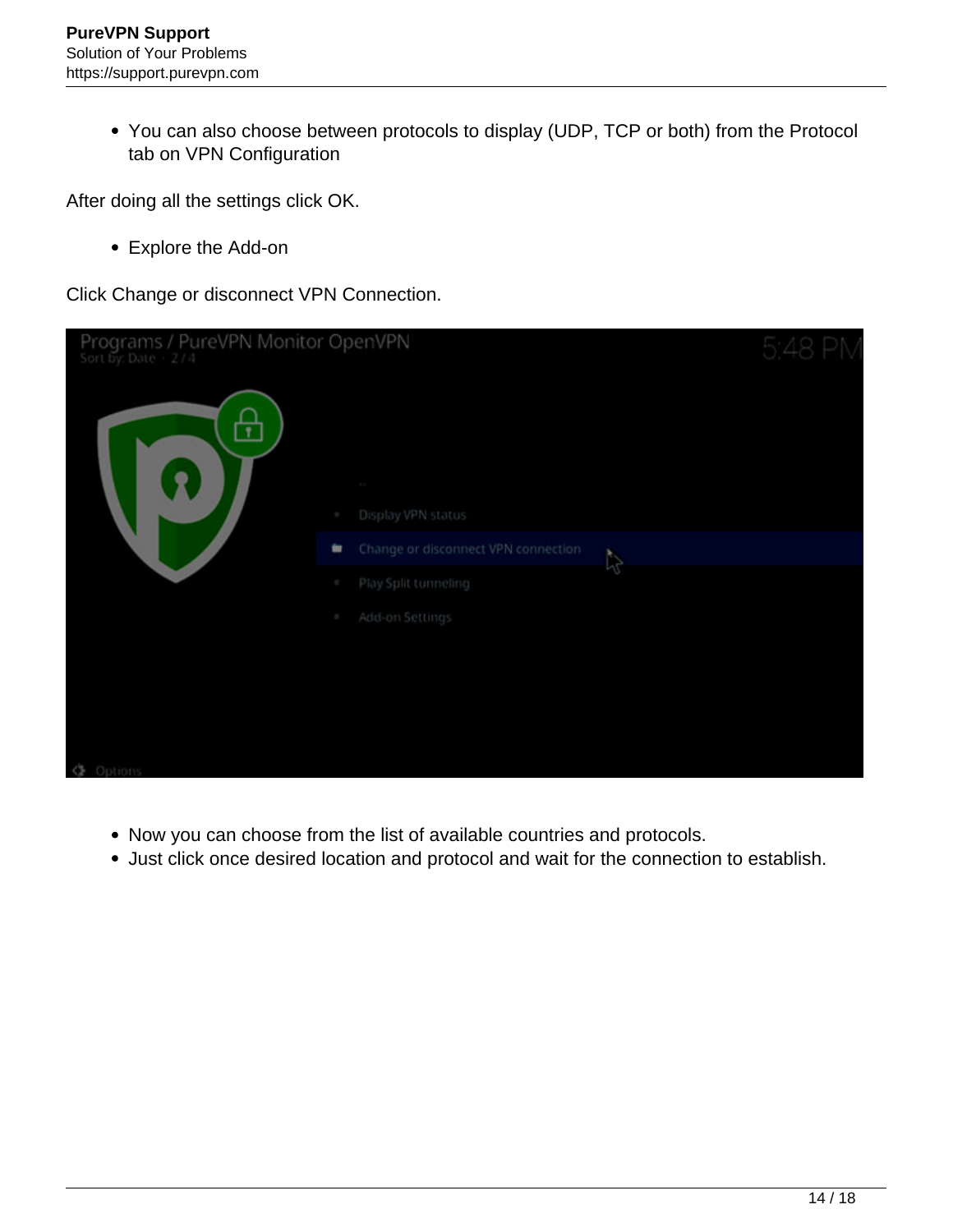| Programs / PureVPN Monitor OpenVPN<br>Sort by: Date + 14 / 171 |            |                           | 5:50 PM |
|----------------------------------------------------------------|------------|---------------------------|---------|
|                                                                |            | Aruba (UDP)               |         |
|                                                                | a,         | Australia Melbourne (UDP) |         |
| $\mathbf{r}$                                                   | a.         | Australia Perth (UDP)     |         |
|                                                                | a,         | Australia Sydney 1 (UDP)  |         |
|                                                                | P.         | Australia Sydney 2 (UDP)  |         |
|                                                                | ٠          | Australia Sydney 3 (UDP)  |         |
|                                                                | a,         | Austria (UDP)             |         |
|                                                                | <b>COL</b> | Azerbaijan (UDP)<br>F     |         |
|                                                                | a.         | Bahamas (UDP)             |         |
|                                                                | a,         | Bahrain (UDP)             |         |
|                                                                | a.         | Bangladesh (UDP)          |         |
|                                                                |            | Barbados (UDP)            |         |
| Options<br>∢≽                                                  |            |                           |         |

| 癌<br>PureVPN Monitor OpenVPN<br>Connecting to VPN.<br>Using VPN provider PureVPN<br>Cancel<br>¥ |  |
|-------------------------------------------------------------------------------------------------|--|
|                                                                                                 |  |
|                                                                                                 |  |
|                                                                                                 |  |
|                                                                                                 |  |
|                                                                                                 |  |
|                                                                                                 |  |
|                                                                                                 |  |
|                                                                                                 |  |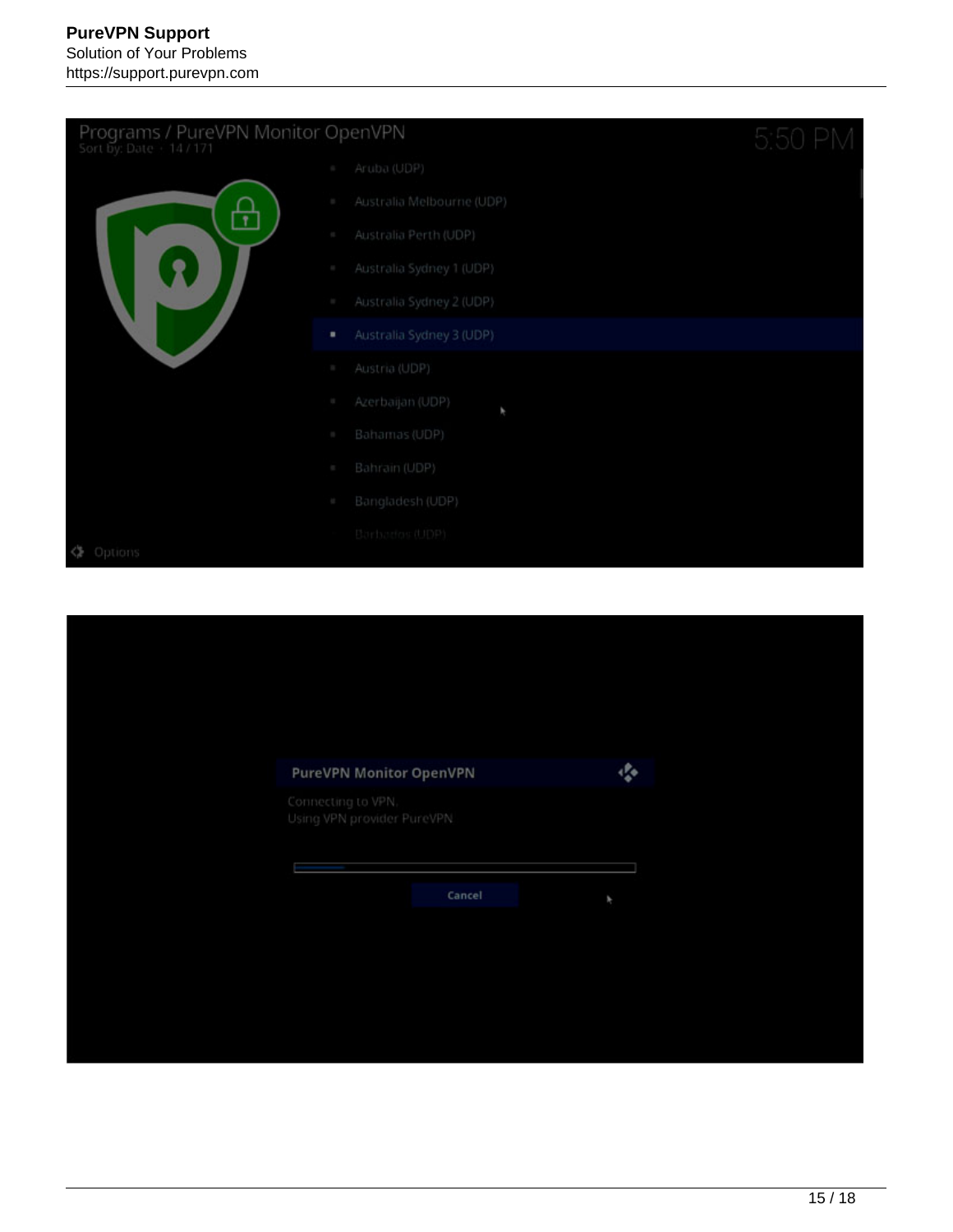| PureVPN Monitor OpenVPN<br>Connecting to VPN.<br>Connected, restarting VPN monitor. | Cancel<br>r |  |  |  |
|-------------------------------------------------------------------------------------|-------------|--|--|--|
| $\clubsuit$                                                                         |             |  |  |  |
|                                                                                     |             |  |  |  |
|                                                                                     |             |  |  |  |
|                                                                                     |             |  |  |  |
|                                                                                     |             |  |  |  |

| Connecting to VPN.                                                                                                          |                                                   | 癌 |
|-----------------------------------------------------------------------------------------------------------------------------|---------------------------------------------------|---|
| Using profile Australia Sydney 3 (UDP).<br>External IP address is 104.37.5.100.<br>Service Provider is Secure Internet LLC. | Connected to a VPN in New South Wales, Australia. |   |
|                                                                                                                             | oк                                                | F |
|                                                                                                                             |                                                   |   |
|                                                                                                                             |                                                   |   |
|                                                                                                                             |                                                   |   |
|                                                                                                                             |                                                   |   |
|                                                                                                                             |                                                   |   |
|                                                                                                                             |                                                   |   |
|                                                                                                                             |                                                   |   |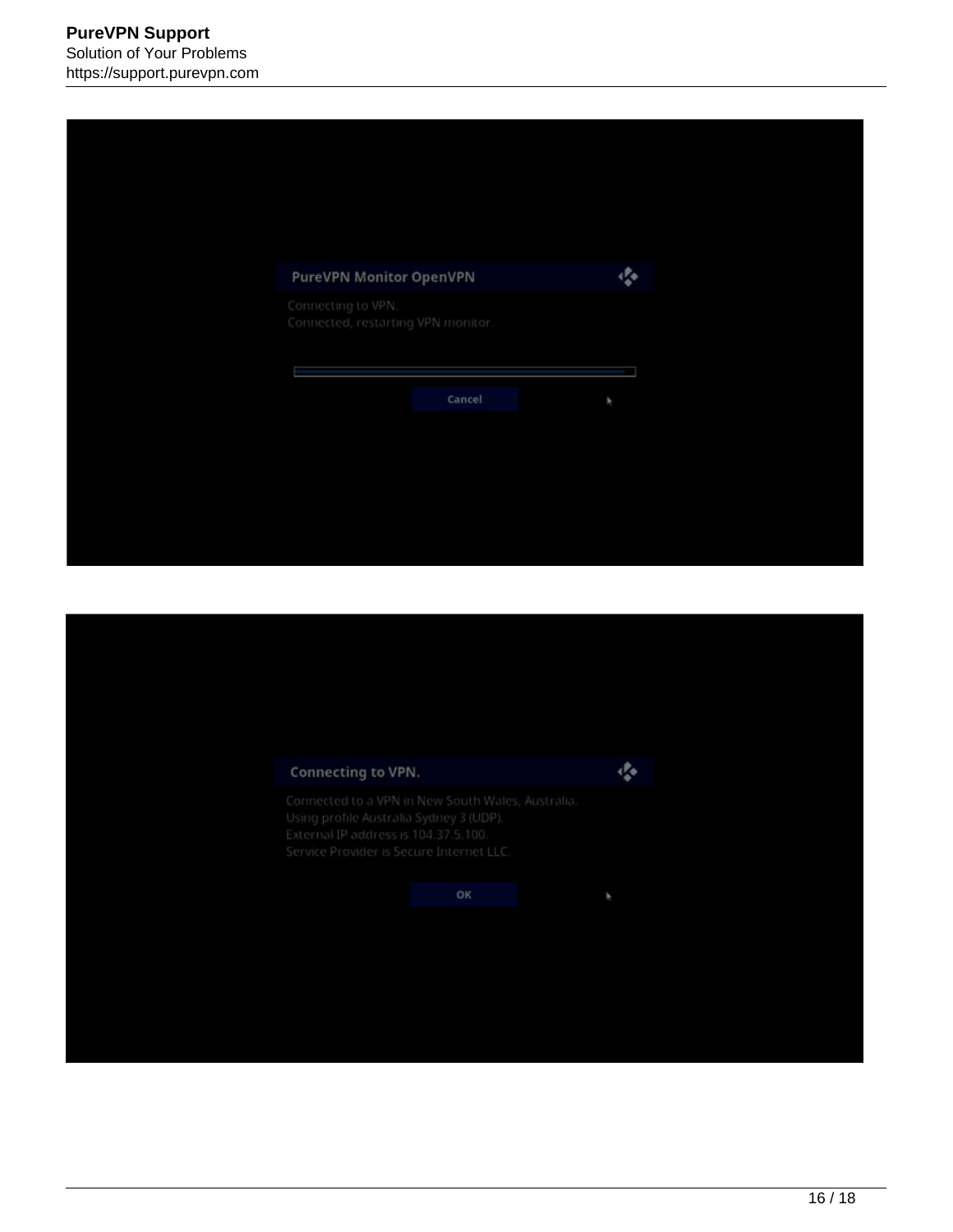To check your current VPN status click Display VPN Status.

| Programs / PureVPN Monitor OpenVPN<br>$\vec{a}$ |                                                                                                                              |    |  |
|-------------------------------------------------|------------------------------------------------------------------------------------------------------------------------------|----|--|
| $\mathbf{R}$                                    | $\left\langle \cdot\right\rangle$                                                                                            |    |  |
|                                                 | Display VPN status<br>٠                                                                                                      | R) |  |
|                                                 | Change or disconnect VPN connection<br>for a                                                                                 |    |  |
|                                                 | Play Split tunneling<br>a,                                                                                                   |    |  |
|                                                 | Add-on Settings                                                                                                              |    |  |
|                                                 |                                                                                                                              |    |  |
|                                                 |                                                                                                                              |    |  |
|                                                 |                                                                                                                              |    |  |
|                                                 |                                                                                                                              |    |  |
| < Options                                       |                                                                                                                              |    |  |
|                                                 |                                                                                                                              |    |  |
|                                                 |                                                                                                                              |    |  |
|                                                 |                                                                                                                              |    |  |
|                                                 |                                                                                                                              |    |  |
|                                                 |                                                                                                                              |    |  |
|                                                 | PureVPN Monitor OpenVPN                                                                                                      | 癌  |  |
|                                                 | Kong.<br>Using profile Honkong (UDP).<br>External IP address is 172.111.175.198.<br>Service Provider is Secure Internet LLC. | ٠  |  |
|                                                 | OK                                                                                                                           |    |  |
|                                                 |                                                                                                                              |    |  |